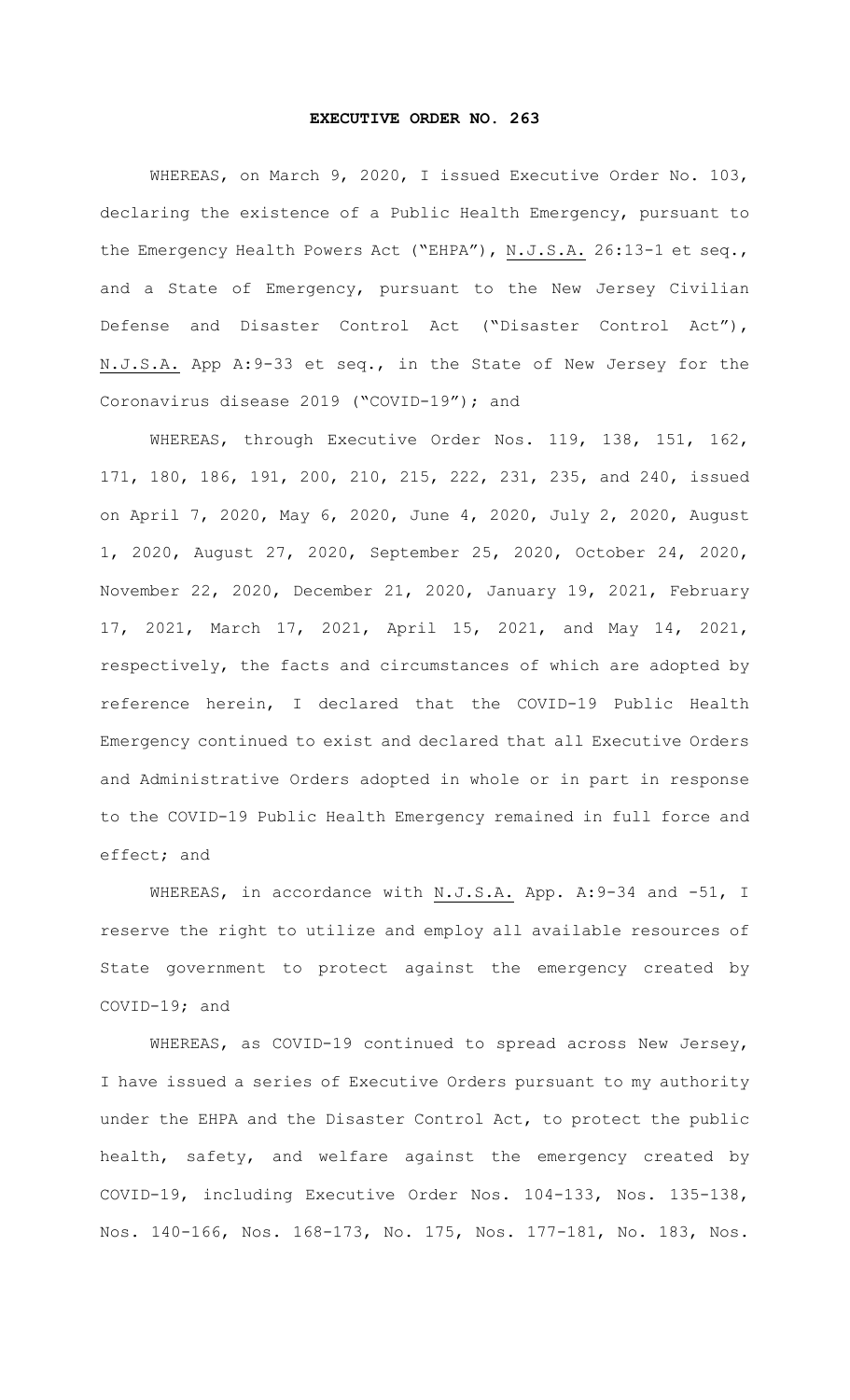186-187, Nos. 189- 198, No. 200, Nos. 203-204, No. 207, and Nos. 210-211 (2020), and Nos. 214-216, Nos. 219-220, Nos. 222-223, No. 225, Nos. 228-235, Nos. 237-244, No. 246, No. 249, and Nos. 251- 253 (2021), the facts and circumstances of which are all adopted by reference herein; and

WHEREAS, in Executive Order No. 127 (2020), I determined that strict enforcement of the timelines required by the Administrative Procedure Act would be detrimental to the public health and welfare because it would require responses from the public and could deprive Executive Branch departments and agencies, which faced unprecedented challenges in responding to the Public Health Emergency, of adequate time to ensure that their findings of fact, conclusions of law, and decisions comply with statutory requirements and are based upon sufficient, competent, and credible evidence; and

WHEREAS, Executive Order No. 136 (2020) tolled certain environmental deadlines to provide members of the public additional time to comply with certain deadlines due to the interruptions related to the Public Health Emergency; and

WHEREAS, N.J.S.A. 13:1E-127.1 requires that any business wishing to engage in Soil and Fill Recycling Services submit a registration form to the Department of Environmental Protection ("DEP") no later than April 20, 2020, and the DEP must issue such registration 90 days from submission of the registration form; and

WHEREAS, N.J.S.A. 13:1E-127.1 further provides that no business without a valid registration may engage in Soil and Fill Recycling Services after July 20, 2020, and a registrant must submit a valid and administratively complete application for a Soil and Fill Recycling License to the Attorney General no later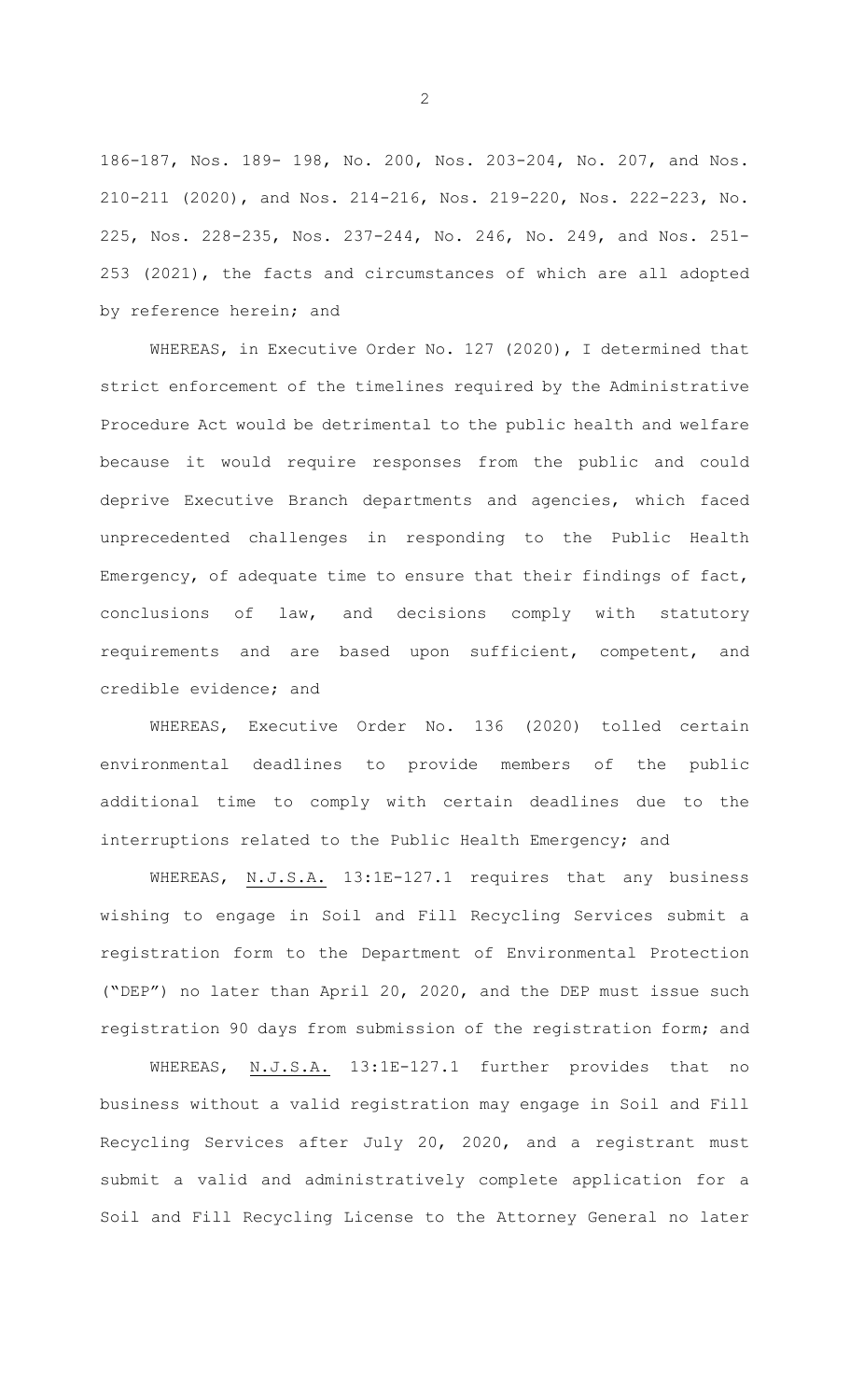than October 20, 2020, which may only be extended for an additional 90 days upon a showing of good cause; and

WHEREAS, Paragraph 2 of Executive Order No. 136 (2020) extended the timeframe for businesses to submit a registration form to DEP to engage in soil and fill recycling services pursuant to N.J.S.A. 13:1E-127.1, DEP's time to review and issue such registration, the deadline after which a business may not engage in Soil and Fill Recycling Services without a valid registration, and the timeframe for a registrant to submit an administratively complete license application to the Attorney General by the number of days of the Public Health Emergency plus an additional 60 days; and

WHEREAS, on June 4, 2021, I signed Assembly Bill No. 5820 into law as P.L.2021, c.103 and issued Executive Order No. 244, which terminated the Public Health Emergency declared in Executive Order No. 103 (2020) but maintained the State of Emergency declared in that same Order; and

WHEREAS, P.L.2021, c.103 provides that the executive orders that relied on the existence of the Public Health Emergency shall expire 30 days following the termination of the Public Health Emergency; and

WHEREAS, the expiration date of Executive Order No. 136 (2020) was July 4, 2021, and thus the timeframe for calculating the deadlines extended pursuant to Paragraph 2 of Executive Order No. 136 (2020) began to run on that date; and

WHEREAS, P.L.2021, c.103 further provided that, following the termination of the Public Health Emergency, certain listed executive orders, including Executive Order No. 127 (2020), shall remain in effect until January 1, 2022; and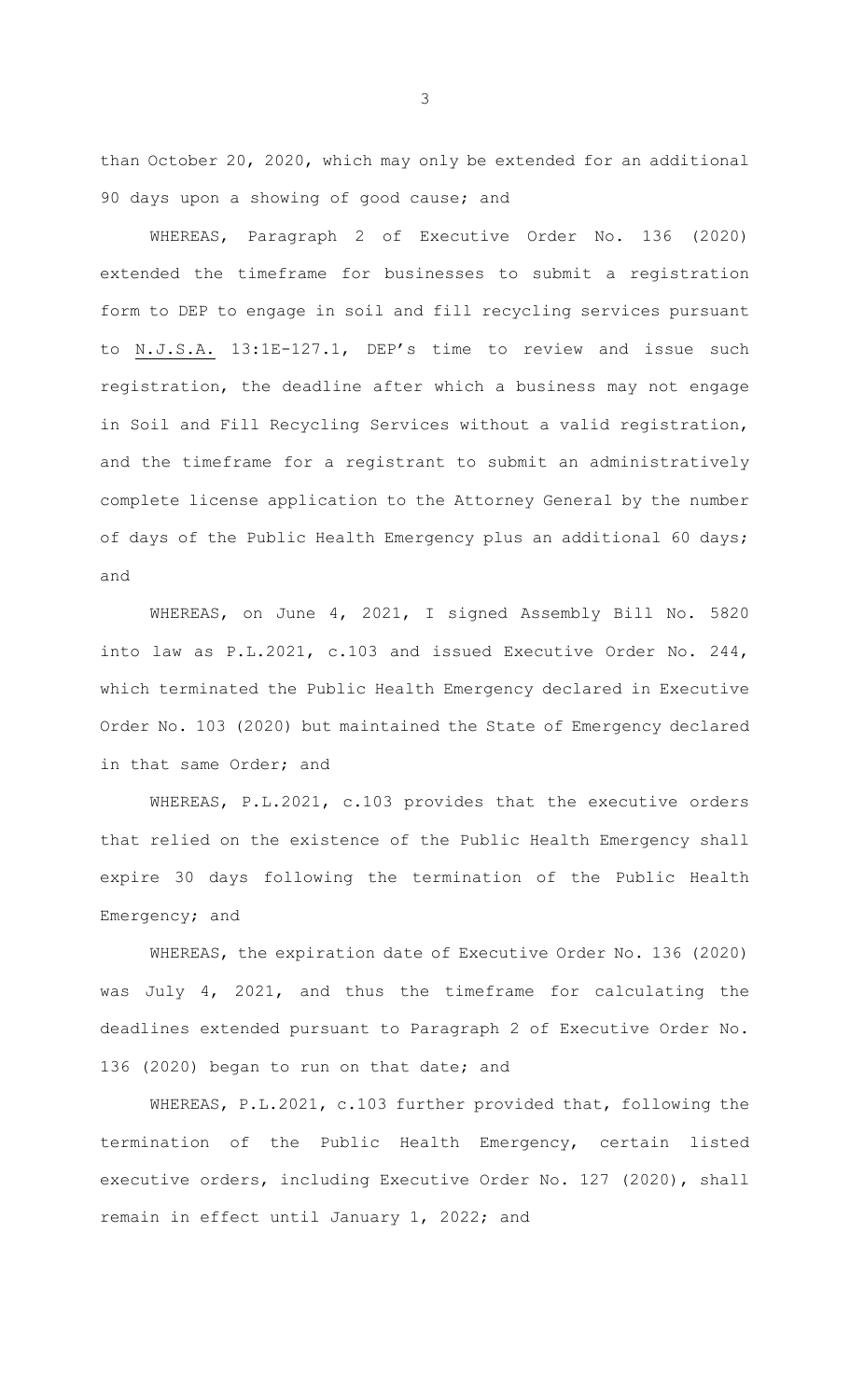WHEREAS, P.L.2021, c.103 provides that the Governor may revoke or modify the listed executive orders, including Executive Order No. 127 (2020), prior to January 1, 2022; and

WHEREAS, the inclusion of Executive Order No. 127 (2020) in P.L.2020, c.103, indicates a recognition that some of the barriers to meeting statutory deadlines and timeframes for resolution of contested cases and rulemaking still exist, and individualized decisions with respect to Executive branch departments' and agencies' compliance with these deadlines are appropriate in the period immediately following the end of the Public Health Emergency; and

WHEREAS, New Jersey has long been recognized as a leader in the protection of public health, safety, and the environment through its statutory and regulatory initiatives to protect residents from the effects of inappropriate development and discharges of pollutants into the environment; and

WHEREAS, New Jersey's leadership in protection of public health, safety, and the environment has been based upon a history of reviewing the adequacy of existing protections in light of developments in scientific knowledge and, where appropriate, acting in an expeditious manner to institute amendments to regulations, policies, and guidance to ensure consistency with scientific developments; and

WHEREAS, the DEP and those offices and agencies allocated to the DEP in accordance with N.J. Const. art. V,  $\leq 4$ ,  $\parallel 1$  are responsible for the promulgation of regulations to implement these necessary protections of public health, safety, and the environment; and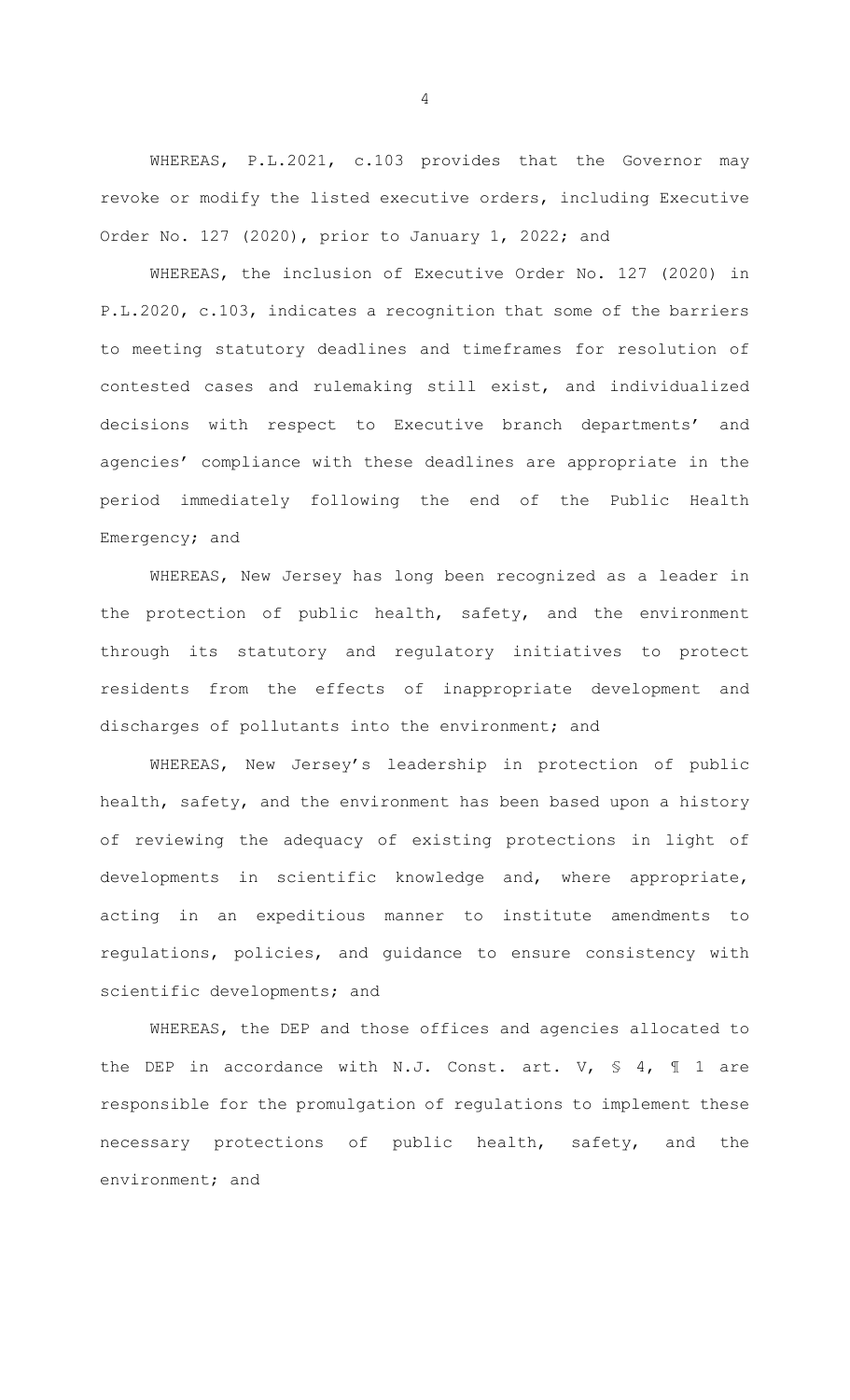WHEREAS, it is critical that regulatory programs in the areas regulated by the DEP and the offices and agencies allocated to it are reviewed and, where appropriate, updated in a timely manner to ensure necessary protection; and

WHEREAS, accordingly, continued applicability of Paragraph 5 of Executive Order No. 127 (2020) to the regulations promulgated by the DEP and its allocated offices and agencies is no longer necessary or appropriate; and

WHEREAS, this Order is a modification of Executive Order No. 127 (2020), and thus consistent with P.L.2021, c.103; and

WHEREAS, this Order also notes the deadlines under N.J.S.A. 13:1E-127.1, in light of the impact of both Executive Order No. 136 (2020) and P.L.2021, c.103, which allowed for the end of the Public Health Emergency;

NOW, THEREFORE I, PHILIP D. MURPHY, Governor of the State of New Jersey, by virtue of the authority vested in me by the Constitution and by the Statutes of this State, do hereby ORDER and DIRECT:

1. The deadlines for complying with N.J.S.A. 13:1E-127.1, set forth in Executive Order No. 136 (2020), shall be as follows:

- a. Any business concern wishing to engage in Soil and Fill Recycling Services that did not already possess an A-901 License on January 21, 2020 must submit a Registration form to the DEP no later than October 14, 2021;
- b. Any business concern that does not possess a valid A-901 License or Soil and Fill Recycling Registration must cease to engage in Soil and Fill Recycling Services after January 13, 2022; and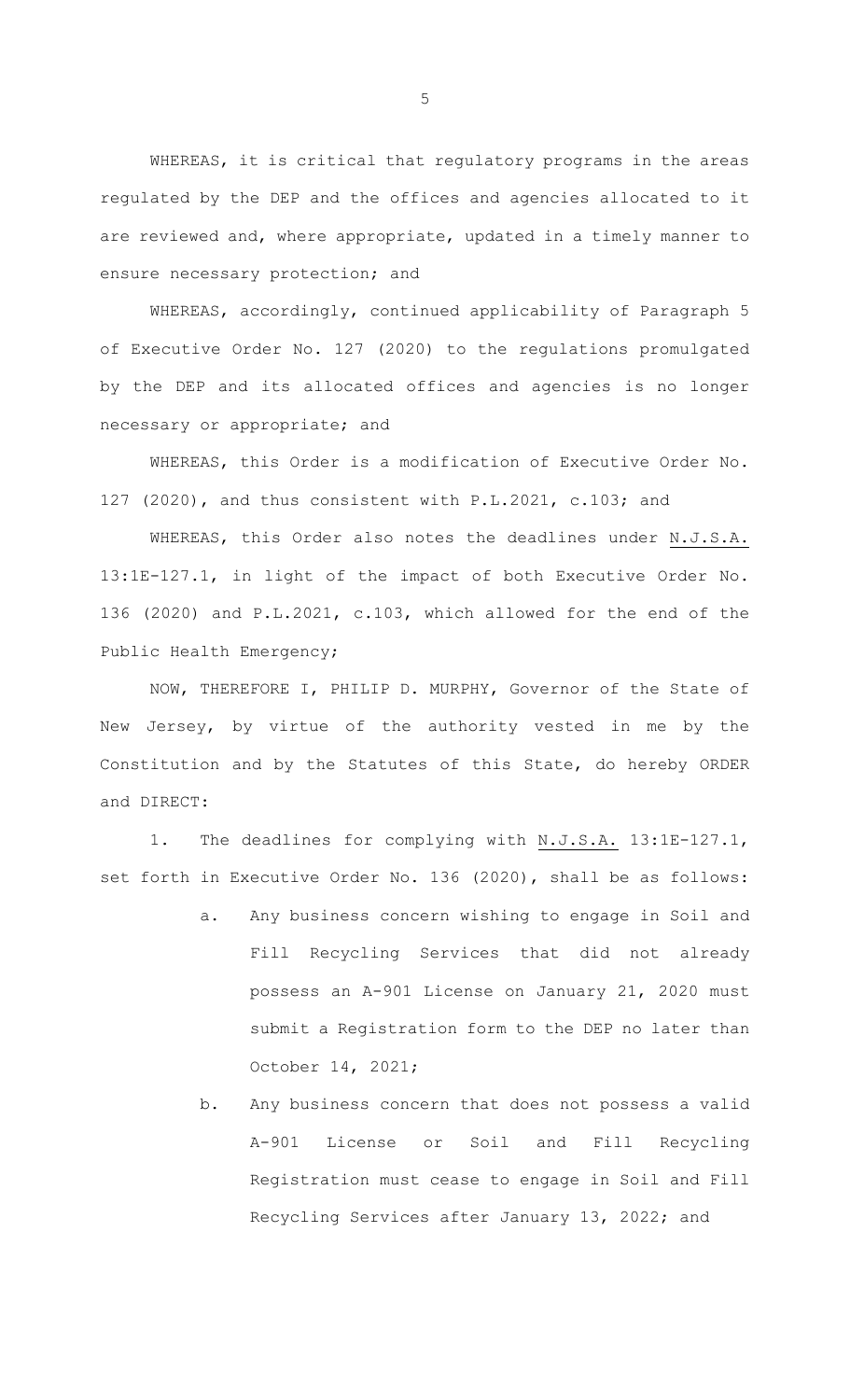c. To obtain an A-901 License, a Registrant must submit a valid and administratively complete A-901 License application to the New Jersey Office of the Attorney General no later than April 15, 2022.

2. All rules of the DEP and its allocated offices and agencies that, pursuant to N.J.S.A. 52:14B-5.1 and N.J.A.C. 1:30- 6.4, that were scheduled to expire prior to the effective date of this Order but were extended pursuant to Executive Order No. 127 (2020), shall expire on the effective date of this Order.

3. All rules of the DEP and its allocated offices and agencies that, pursuant to N.J.S.A. 52:14B-5.1 and N.J.A.C. 1:30- 6.4, are scheduled to expire after the effective date of this Order, shall expire upon the expiration date established pursuant to N.J.S.A. 52:14B-5.1 and N.J.A.C. 1:30-6.4.

4. Paragraph 5 of Executive Order No. 127 (2020) is superseded by this Order with respect to those rules of the DEP and those offices and agencies allocated to the DEP in accordance with N.J. Const. art. V, § 4, ¶ 1 with expiration dates falling after the effective date of this Order.

5. Nothing in this Order is intended to deny or alter the authority of any agency or instrumentality of the State government, or any other person or entity, to request, grant, or consent to any extension that would otherwise be permissible under existing law.

6. In continuing to administer the extensions set forth in this Order, the DEP and those offices and agencies allocated to the DEP in accordance with N.J. Const. art. V, § 4, ¶ 1 shall adopt the least disruptive means of addressing the health and safety concerns of this Order while faithfully enforcing the requirements of the affected statutes to the fullest extent.